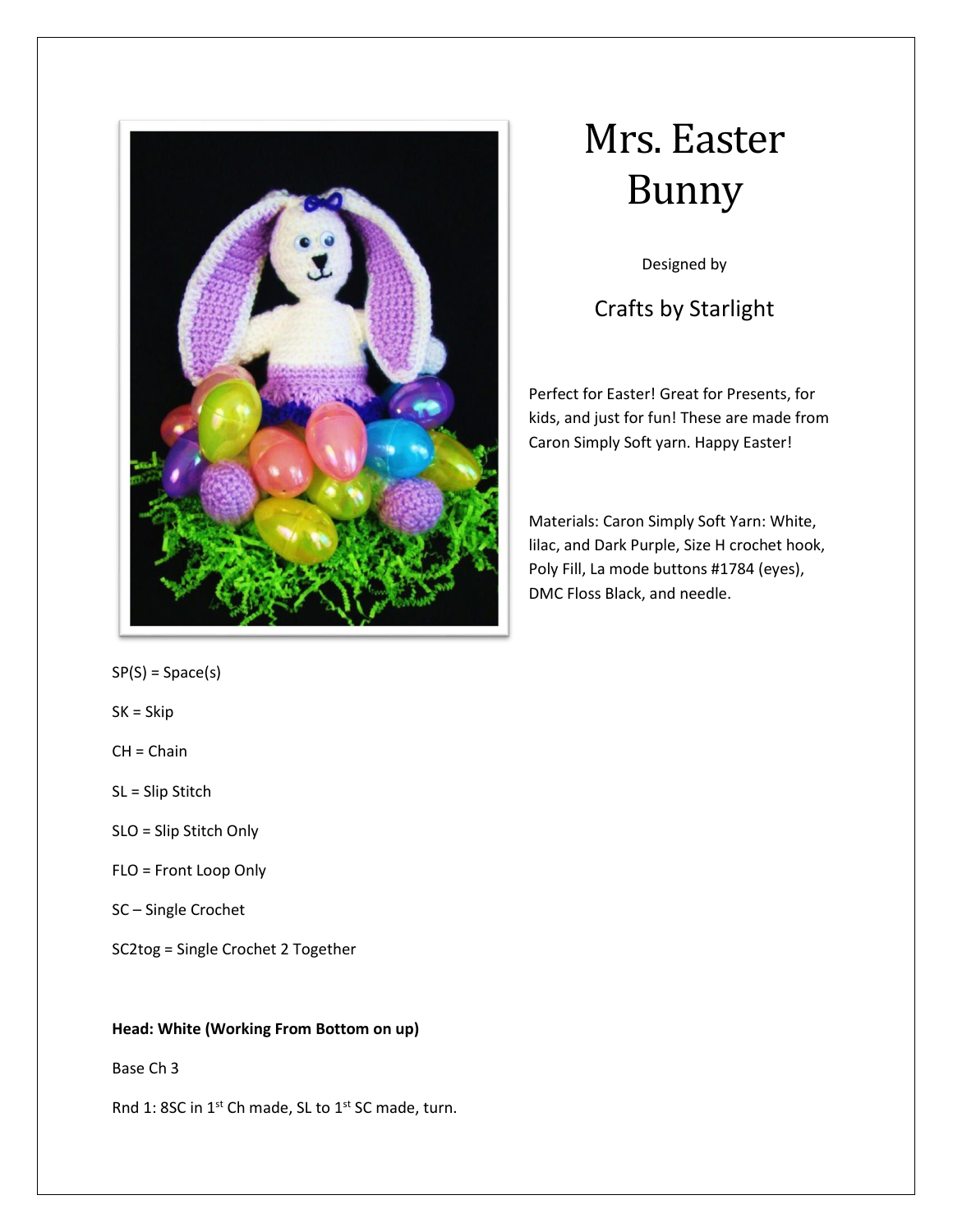Rnd 2: Ch 1, 2 Sc in each sp around, SL to  $1<sup>st</sup>$  SC made, turn. (16)

Rnd 3: Ch 1, 7 SC, 2 SC in next sp, 7 SC, 2 SC in next sp, SL to  $1<sup>st</sup>$  sp, turn. (18)

Rnd 4: Ch 1, 4 SC, 2 SC in next sp, 8 SC, 2 SC in next sp, 4 SC, SL to  $1<sup>st</sup>$  SC made, turn. (20)

Rnd 5: Ch 1, 4 SC, 2 SC in next sp, Rep from  $*$  around, SL to 1st SC made, turn. (24)

Rnd 6: Ch 1, 5 SC, 2 SC in next sp, Rep from  $*$  around, SL to 1<sup>st</sup> SC made, turn. (28)

Rnd 7-10: SC around, SI to 1<sup>st</sup> SC made, turn.

Rnd 11: Ch 1,  $*$ 5 SC, SC2tog, Rep from  $*$  around, SL to 1<sup>st</sup> SC made, turn. (24)

Rnd 12: CH 1, SC around, SL to  $1<sup>st</sup>$  SC made, turn.

Rnd 13: CH 1, 4 SC, SC2tog, Rep from  $*$  around, SL to 1<sup>st</sup> SC made, turn. (20)

Rnd 14: Ch 1, SC around, SL to  $1<sup>st</sup>$  SC made, turn.

Rnd 15: Ch 1,  $*$ 3 SC, SC2tog, rep from  $*$  around, SL to 1<sup>st</sup> SC made, turn. (16)

Rnd 16: Ch 1,  $*$ 2 SC, SC2tog, rep from  $*$  around, SL to 1<sup>st</sup> SC made, turn. (12)

Rnd 17: Ch 1, \*SC, SC2tog, rep from \* around, SL to 1st SC made, tie off leave long tail. (8)

Stuff head with Poly-fil. Weave tail in and out of Rnd 17, Pull to close, tie of and hide string.

#### **Body: White**

Rep Base – Rnd 6 of head

Rnd 7: Ch 1,  $*6$  SC, 2 SC in next sp, Rep from  $*$  around, SL to 1<sup>st</sup> SC made, turn. (32)

Rnd 8: Ch 1,  $*$  7 SC, 2 SC in next sp, Rep from  $*$  around, SL to 1<sup>st</sup> SC made, turn. (36)

Rnd 9-10:Ch 1, SC around, SL to  $1<sup>st</sup>$  SC made, turn.

CC to Lilac

Rnd 11-13: Ch 1, SC around, SL to  $1^{st}$  SC made, turn.

CC to White

Rnd 14: Ch 1, SC around, SL to 1<sup>st</sup> SC made, turn.

Rnd 15: Ch 1,  $*$ 7 SC, SC2tog, rep from  $*$  around, SL to 1<sup>st</sup> SC made, turn. (32)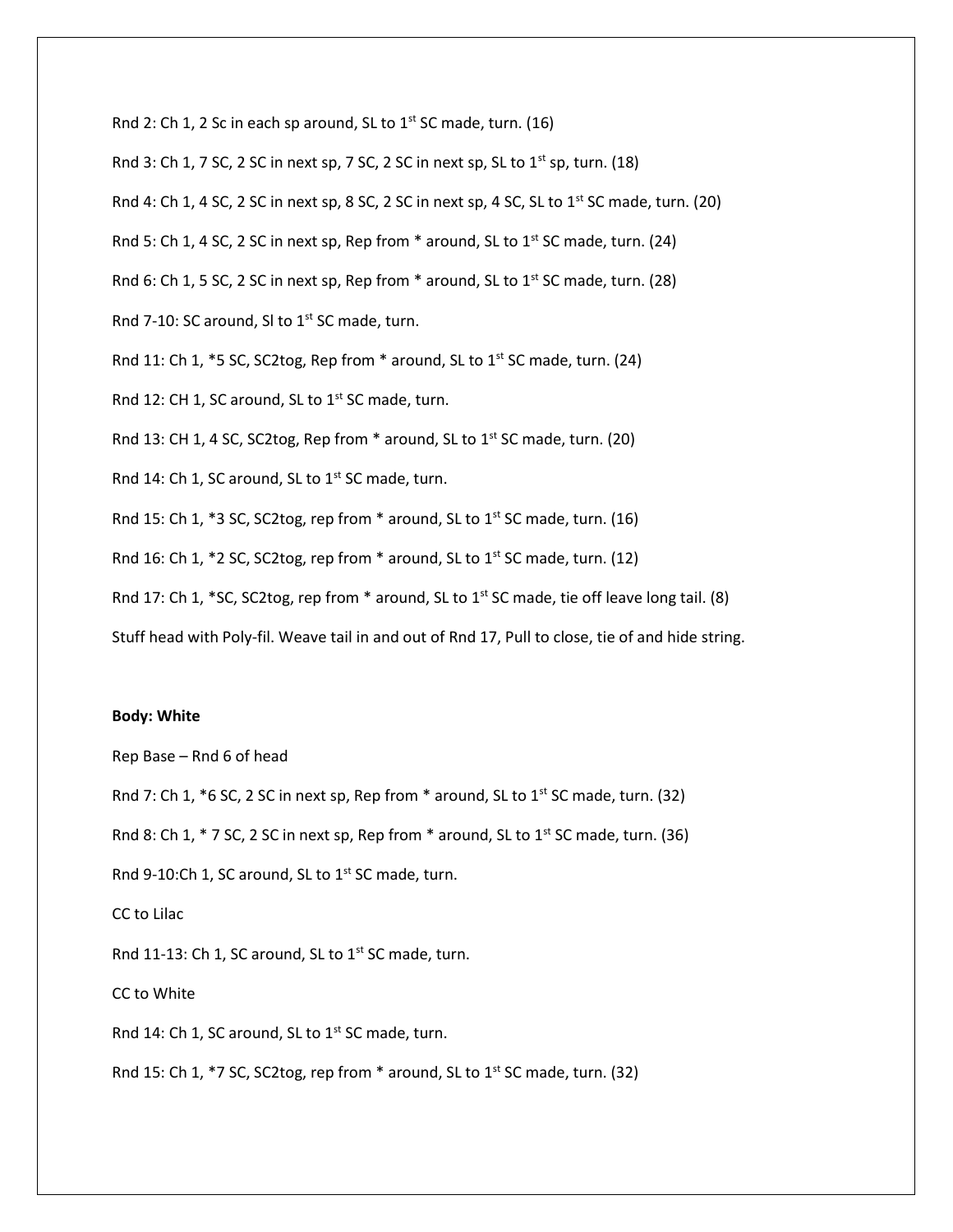Rnd 16: Ch 1, SC around, SL to  $1<sup>st</sup>$  SC made, turn. Rnd 17: \*6SC, SC2tog, Rep from \* around, SL to 1<sup>st</sup> SC made, turn. (28) Rnd 18: Ch 1, SC around, SL to  $1<sup>st</sup>$  SC made, turn. Rnd 19: Ch 1, \*5 SC, SC2tog, rep from \* around, SL to 1t SC made, turn. (24) Rnd 20: Ch 1, SC around, SL to 1<sup>st</sup> SC made, turn. Rnd 21: Ch 1,\*4SC, SC2tog, Rep from \* around, SI to 1st Sc made, turn. (20) Rnd 22: Ch 1, Sc around, SI to  $1<sup>st</sup>$  SC made, turn. Rnd 23: Ch 1, \*3SC, SC2tog, Rep from  $*$  around, SL to 1<sup>st</sup> SC made, turn. (16) Rnd 24: Ch 1, \*2SC, SC2tog, rep form \* around, Sl to 1dst SC made, turn. (12) Rnd 25: Ch 1, \*SC, Sc2tog, Rep from \* around, SL to 1<sup>st</sup> SC made, tie off and leave long tail. Stuff head with Poly-fil. Weave tail in and out of Rnd 25, Pull to close, tie of and hide string.

## **Arms: White**

Base: Ch 3

Rnd 1: 8 SC in  $1^{st}$  CH made, SL to  $1^{st}$  SC made, turn.

Rnd 2: Ch 1,  $*$  SC, 2 SC in next sp, Rep from  $*$  around, SL to 1<sup>st</sup> SC made, turn.

Rnd 3-13: Ch 1, SC around, SL to  $1^{st}$  SC made, turn.

Row 14: CH 1, 11 SC, turn.

Row 15: Ch 1, SC2tog, 7 SC, SC2tog, turn.

Row 16: Ch 1, SC2tog, 5 SC, SC2tog, turn.

Row 17: Ch 1, Sc2tog, 3 SC, Sc2tog, turn.

Row 18 Ch 1, 5 SC, tie off leave long tail.

(Make Two Arms)

Stuff with Poly-fil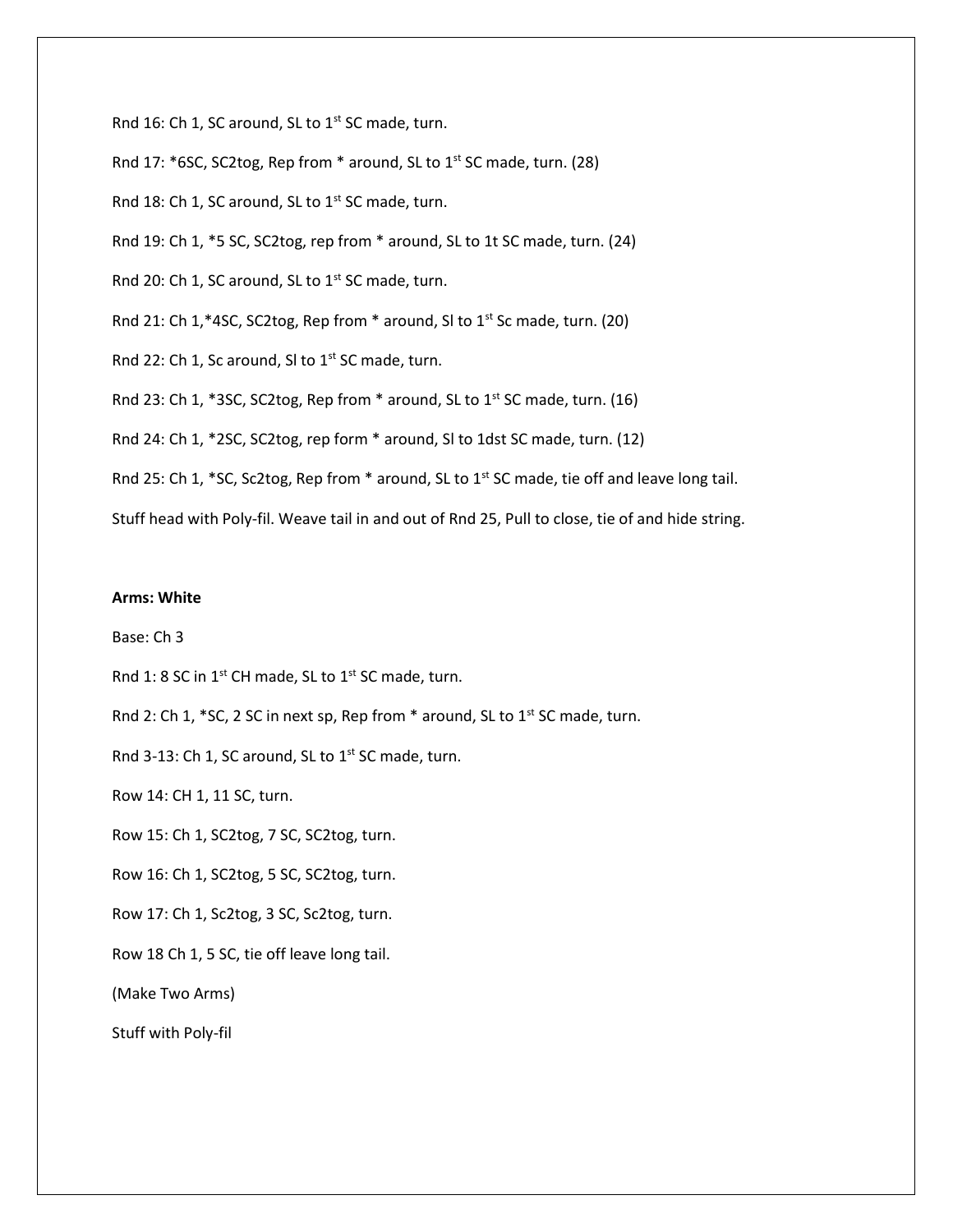#### **Legs: Purple and White**

Base (Purple): Ch 3

Rnd 1: 4 SC, 4 SC in end (corner) sp, 3 SC along backside of CH, 3 SC in next sp, SL to 1st SC made, turn.

Rnd 2: Ch 1, (2 SC in next sp) 3 times, 4 SC, (2 SC in next sp) 3 times, 4 SC, SL to 1<sup>st</sup> SC made, turn.

Rnd 3: Ch 1, \*5 SC, (2 SC in next sp, SC) 2 times, 2 SC in next sp, rep from \* 1 time, SL to 1<sup>st</sup> SC made, turn.

Rnd 4-5: Ch 1, SC around, SL to  $1^{st}$  SC made, turn.

Rnd 6: Ch 1,  $*(SC, SC2tog)$  3 times, 17 SC, SI to 1st Sc made, turn.

Rnd 7: Ch 1, Sc 2otg, 13 SC, SC2tog, DC6tog, SL to 1<sup>st</sup> SC made, turn.

Rnd 8: CH 1, 15 SC around, SI to 1<sup>st</sup> SC made, SL to 1<sup>st</sup> SC made, turn.

CC to white

Rnd 9: Ch 1, In BLO: 15 SC, SL to  $1^{st}$  SC made, turn

Rnd 10-20: Ch 1, SC around, SL to 1<sup>st</sup> SC made, turn. (Rnd 20: tie off and leave long tail)

(Make Two)

Stuff with poly-fil

#### **Outside of Ears: White**

Base: Ch 3

Row 1: 2 SC, turn

Row 2: Ch 1, 2 SC in each sp across, turn.

Row 3: Ch 1, 2 SC in  $1^{st}$  sp, 2 SC, 2 SC in last sp, turn.

Row 4-25: Ch 1, 6 SC, turn.

Row 26: CH 1, 2 SC, SC2tog, 2 SC, turn.

Row 27: Ch 1, 5 SC, turn

Row 28: Ch 1, SC, SC3tog, SC, turn.

Row 29: Ch 1, 3 SC, turn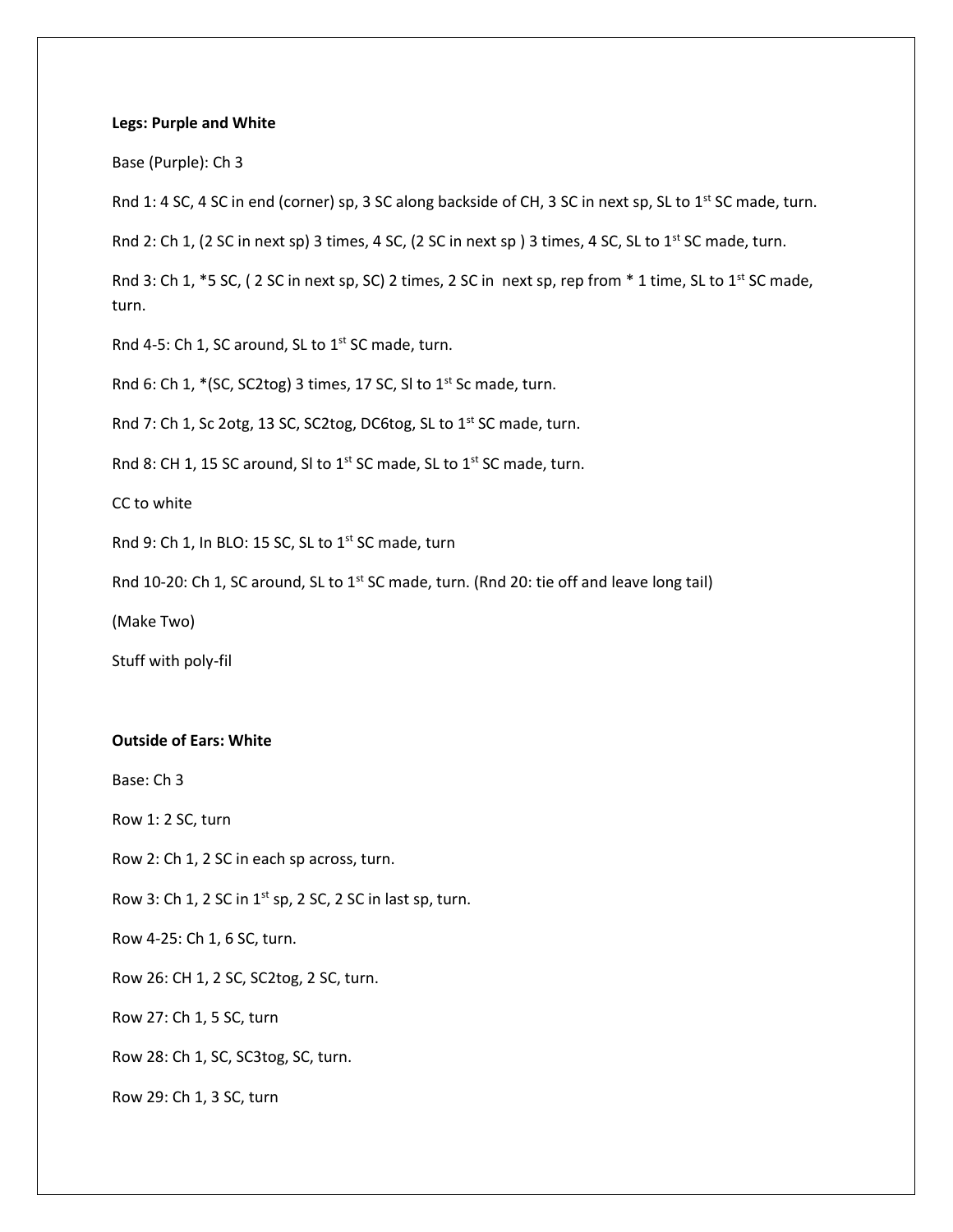Row 30: Ch 1, SC, SC2tog, turn.

Row 31: CH 1, 3 SC in 1<sup>st</sup> sp, SC around, turn.

(Make 2)

# **Inside Of Ears: Lilac**

Rep Base – 30

CC to white

Rep Rnd 31

(Make 2)

With White Yarn: Take an outer ear and inner ear motif and place them together. SC around the entire perimeter

Do this Twice to make 2 complete ears.